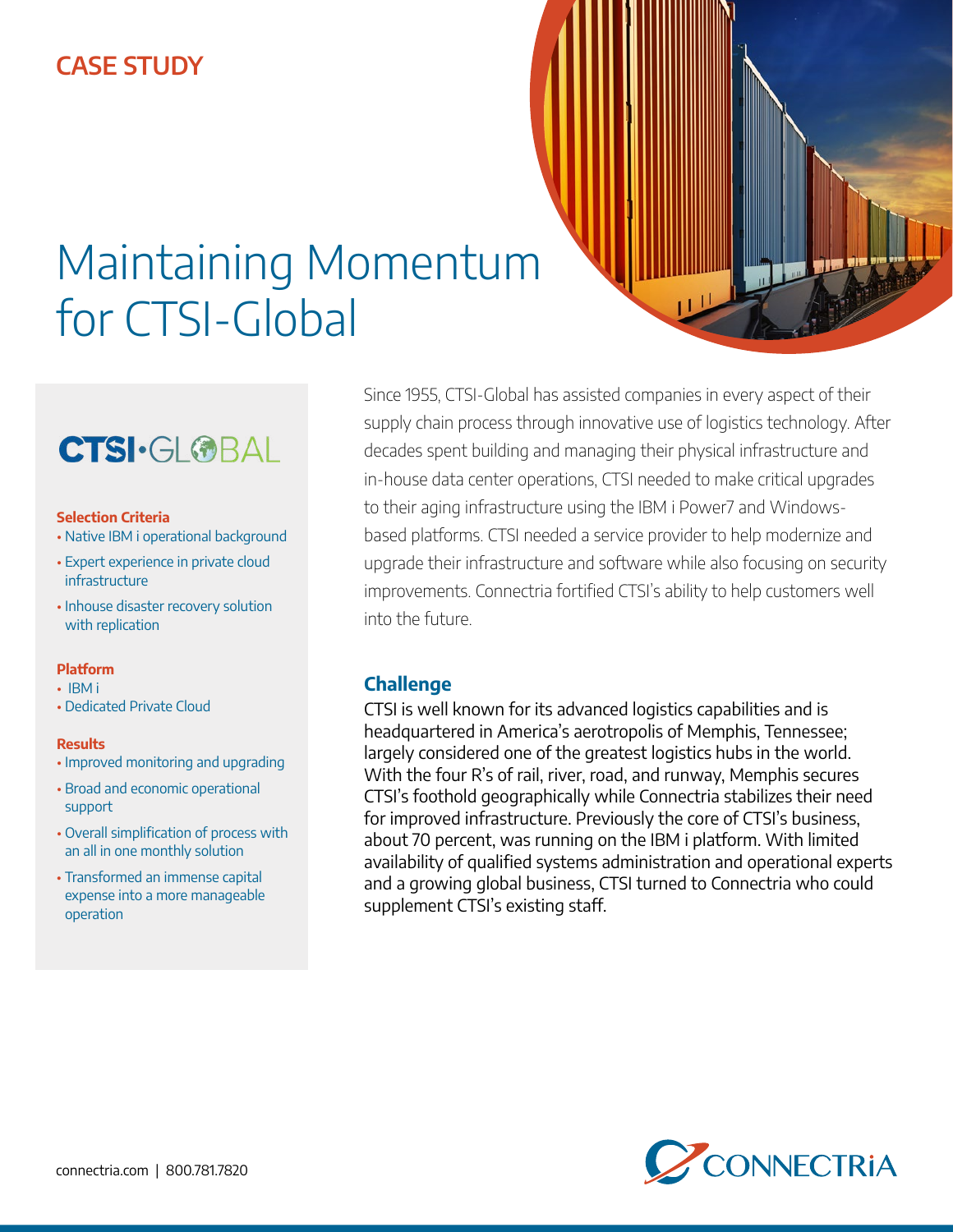## **CASE STUDY**

As CTSI's operations continued to expand, their business leadership knew it was time to make fundamental infrastructure upgrades targeting a normal cycle of software upgrades. General patching and maintenance were hard to keep up with due to the size of their internal infrastructure team. What they did not know was the best way to do it, at what cost, and if they had the enough people. "What I would call the typical reasons you consider moving to a managed IT services provider were all very present. I come from a managed IT services background, having worked for these services for 15 years before joining CTSI-Global. The model that Connectria uses, the types of service they offer were all very familiar to me," said Trey Willis, Chief Technology Officer.

Willis further explained, "There aren't very many vendor options that still have a native IBM i (formerly iSeries) platform support and a more modern dedicated cloud type of service. What initially jumped off the page in terms of Connectria was just that. There are a lot of folks that can do one or the other, and others partnering to deliver a hybrid IT solution, but not very many that can do what Connectria can deliver natively with their full-time staff onsite."

## **Solution**

CTSI-Global wanted to work with a managed IT services provider to help them upgrade their aging infrastructure, and one that could supplement our current IT staff. "Connectria was a pretty clear winner and stood out for the majority of the process. During the last few weeks of the RFP they made a very strong presentation both commercially and operationally," said Willis. The organization selected Connectria to manage their entire IT infrastructure environment after heavily entertaining six different possible vendors.

Connectria replaced CTSI's on-site IBM i and Intel environments with an IBM i Cloud and VMware/Intel environment combined with a Disaster Recovery environment with replication and support for recovery time and recovery point objectives. According to Willis, "Connectria was able to clearly identify ownership and responsibility, simplifying the overall process with an all in one monthly solution that provides infrastructure, operating systems, and operational support." With Connectria managing CTSI's infrastructure, their internal infrastructure team was able to focus on sharpening skills and finding areas of opportunity to modernize platforms rather than simply managing the system day to day.

"There are a lot of folks that can do one or the other, and others partnering to deliver a hybrid IT solution, but not very many that can do what Connectria can deliver natively with their full-time staff onsite."

> **Trey Willis** CTSI-Global